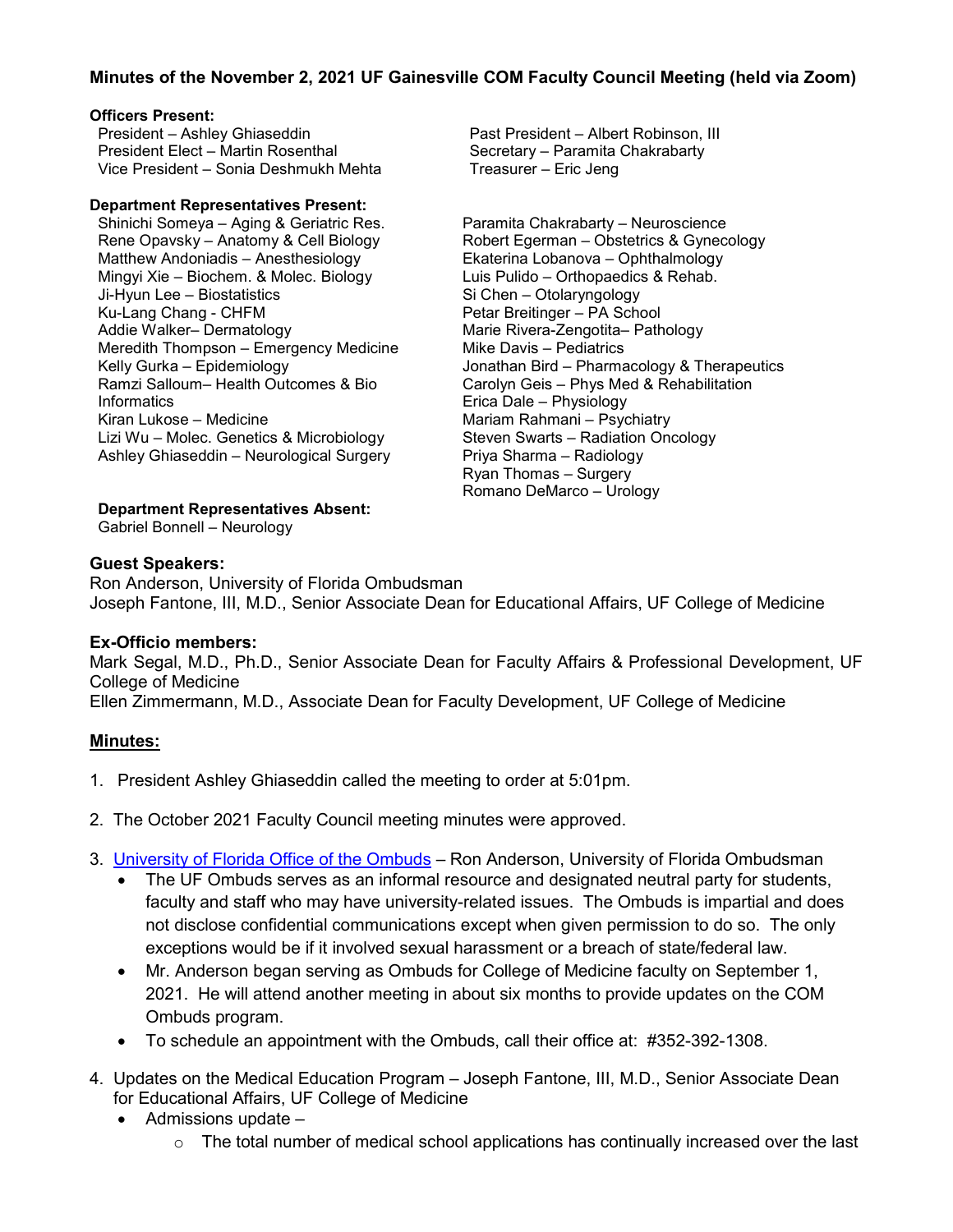10-11 years. Approximately 5000 applications were received in the last cycle (Class of 2025), with 3,066 completed applications submitted. This was a significant increase in completed applications from last year, prior to the full onset of the COVID pandemic. Approximately 350 applicants are interviewed each year, with 220-240 offers of acceptance made. This year's yield (class of 2025) was uncertain due to the interview process being virtual last year, so the accepted pool was increased by about 10%. Rather than the yield decreasing as expected, it actually increased quite a bit; there were many fewer declines. Consequently, the class size increased from the typical class size of 135 students to 163 students. This is a testimony to the quality of our program, and to how much work the students and faculty put into the recruitment process.

- $\circ$  In terms of the gender ratio, over the past decade there were a majority of men in the class. That has gradually shifted over the last three years to a majority of women in the class. Currently, the national average is around 50/50 in terms of men and women entering medical school. There has been somewhat of an increase in the number of older, more senior student applicants applying and being accepted since Dr. Jay Lynch became the Assistant Dean for Admissions, which has increased the diversity of the class and focused on life experiences to a certain degree.
- $\circ$  The UF COM has been very fortunate to recruit high quality students from underrepresented medicine populations; approximately 25-30% of the composition of the class identifies as African American or Hispanic Latino. Together with other groups of disadvantaged students, this now represents about a third of the class in terms of the diversity composition.
- Update on Graduation Outcomes
	- $\circ$  The AAMC Graduation Questionnaire is an annual survey sent to graduating medical students across the country. One of the most important questions is whether or not medical students are satisfied with the quality of their medical education overall. Approximately 96.3% of UF COM students agreed/strongly agreed that they were satisfied with their education, which compares favorably to the national average of 90%.
	- $\circ$  There are breakdowns across disciplines in every category, which indicated levels of satisfaction at national or above national levels.
	- $\circ$  Students were asked about activities they participated in through medical school. The majority indicated they were involved in a research project with a faculty member, as well as authorship of peer-reviewed papers or poster presentations.
	- $\circ$  There was a drop-off of percentages of students participating in Global Health experiences due to the COVID restrictions in international travel.
	- $\circ$  Students provided positive feedback for having accessibility to the Associate Deans for Medical Education and Student Affairs, career planning, counseling and health services, as well as facilities (classrooms, clinical skills, library, study space, and relaxation space).
	- $\circ$  Opportunities for improvement include focused constructive feedback, clinical grading standardization, career counseling, climate/culture issues and student mistreatment, and financial aid support and counseling.
- Update on LCME Accreditation
	- $\circ$  Medical schools are accredited every 8 years by the Liaison Committee for Medical Education (LCME). The UF COM received their last 8-year accreditation in 2015. A few concerns identified at that time that have since been addressed include timeliness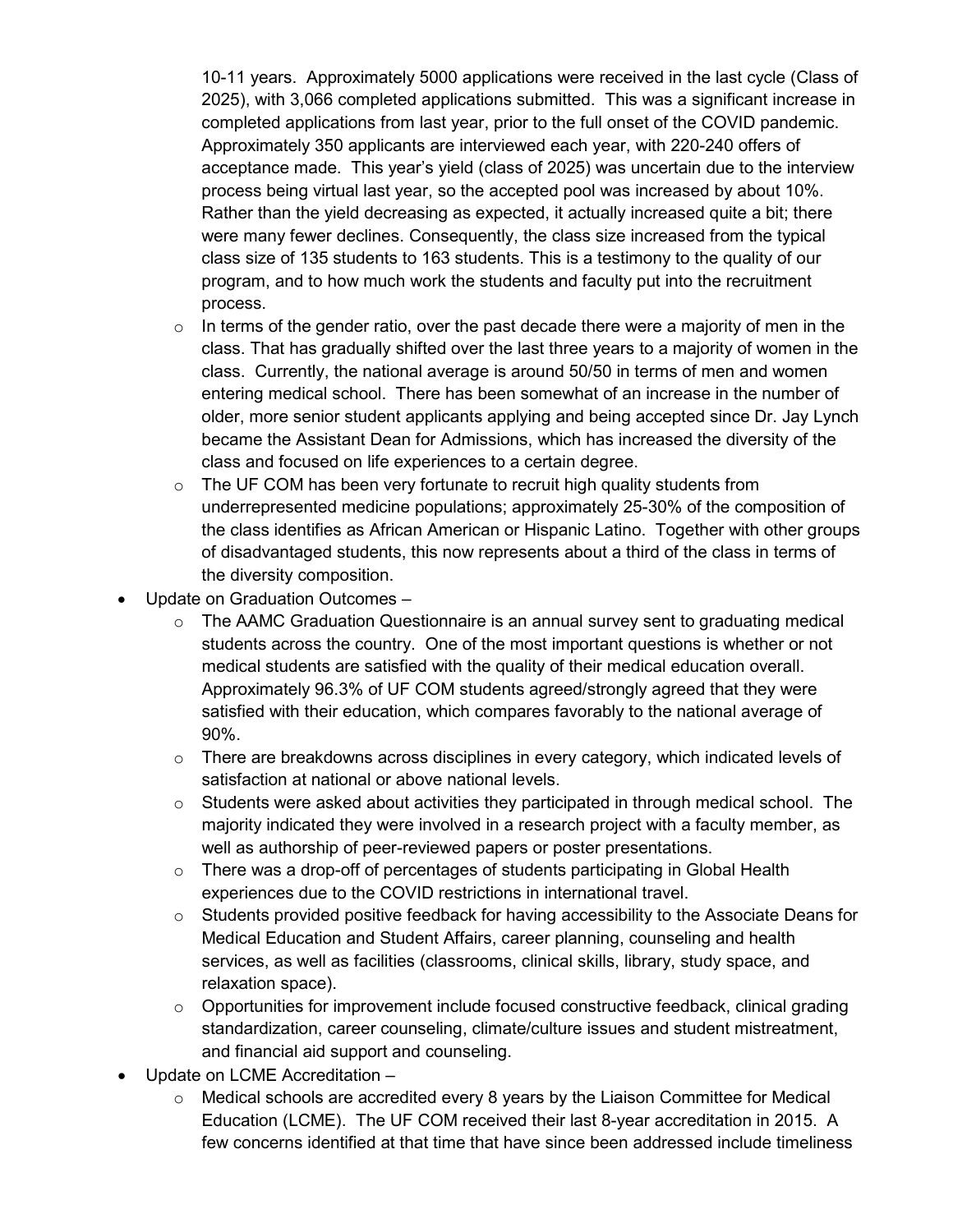of grades, observed histories and physicals, monitoring of diversity efforts, and overall monitoring of the curriculum outcomes.

 $\circ$  The LCME addresses 12 Standards and over 90 Elements through the accreditation process. The COM began preparing in January of 2021 for the upcoming site visit in 2023. The Accreditation Executive Committee, Self-Study Task Force (consists of 5 Task Forces and 20 Work Groups), Medical Student committee, and individual committee members were appointed and will begin meeting monthly as the data is gathered. The committees will share their draft reports and address issues in January of 2022. The Task Force will review the committee reports and create a draft Self-Study report to share with the Accreditation Executive Committee by June of 2022. There will be a Mock Site Visit in early September of 2022 and the self-study report will be provided to the LCME Secretariat on October 31, 2022. The LCME Site Visit will occur on January 23-25, 2023. The UF COM will receive the preliminary LCME report in April/May of 2023 and will receive the final LCME Accreditation report in June of 2023.

# 5. Committee Reports:

- President's Report and Executive Committee Report (October 2021) Ashley Ghiaseddin, M.D.
	- $\circ$  Dr. Julia Close provided updates on the GME program. New/enhanced benefits for Housestaff were announced to include yearly stipends to offset the cost of food, USMLE testing, Board reviews, parking and cell phones. A pilot program for an employee education program for the Housestaff was also discussed. All interviews will continue being held virtually, although the format for Second Looks will be up to the individual programs.
	- $\circ$  Dr. Betsy Shenkman and Dr. Matt Gurka discussed the Health Outcomes & Biomedical Informatics Research Immersive Research Training program (HOBI-IRT). The HOBI faculty would generate a list of funded opportunities for this 6-12-month pilot program, would invite Letters of Interest, and would accept 2-3 faculty in the first cohort. They could potentially cover 2-5% of the faculty's time, depending on the scope of responsibilities and particular grant funding. This is aimed at trying to develop skills that translate to their own research interests in the future.
	- o Dr. Christopher Harle and Dr. Patrick Tighe provided UF Health AI initiative updates. Their goal is to create a diverse and inclusive academic hub for trustworthy AI in the health sciences. Phase one will be to develop initiatives themes and conceptual organization for health-related AI research hub. There are 8 AI faculty hires under consideration for the COM and 11 AI faculty hires within the HSC.
	- $\circ$  Dr. Azra Bihorac was recently appointed the new COM Senior Associate Dean for Research Affairs.
	- $\circ$  There are currently Interim Chairs in the departments of Aging & Geriatric Research, Cell Biology & Anatomy, and Psychiatry.
	- o Information on active searches is noted below:
		- On-campus interviews for the Chair of Biochemistry are complete.
		- On-campus interviews are in progress for the Chair of Community Health & Family Medicine.
		- The first round of interviews with applicants for the Chair of Pediatrics are tentatively scheduled for December.
		- **The Chair of the Emergency Medicine Search Committee is Dr. Tim Morey.**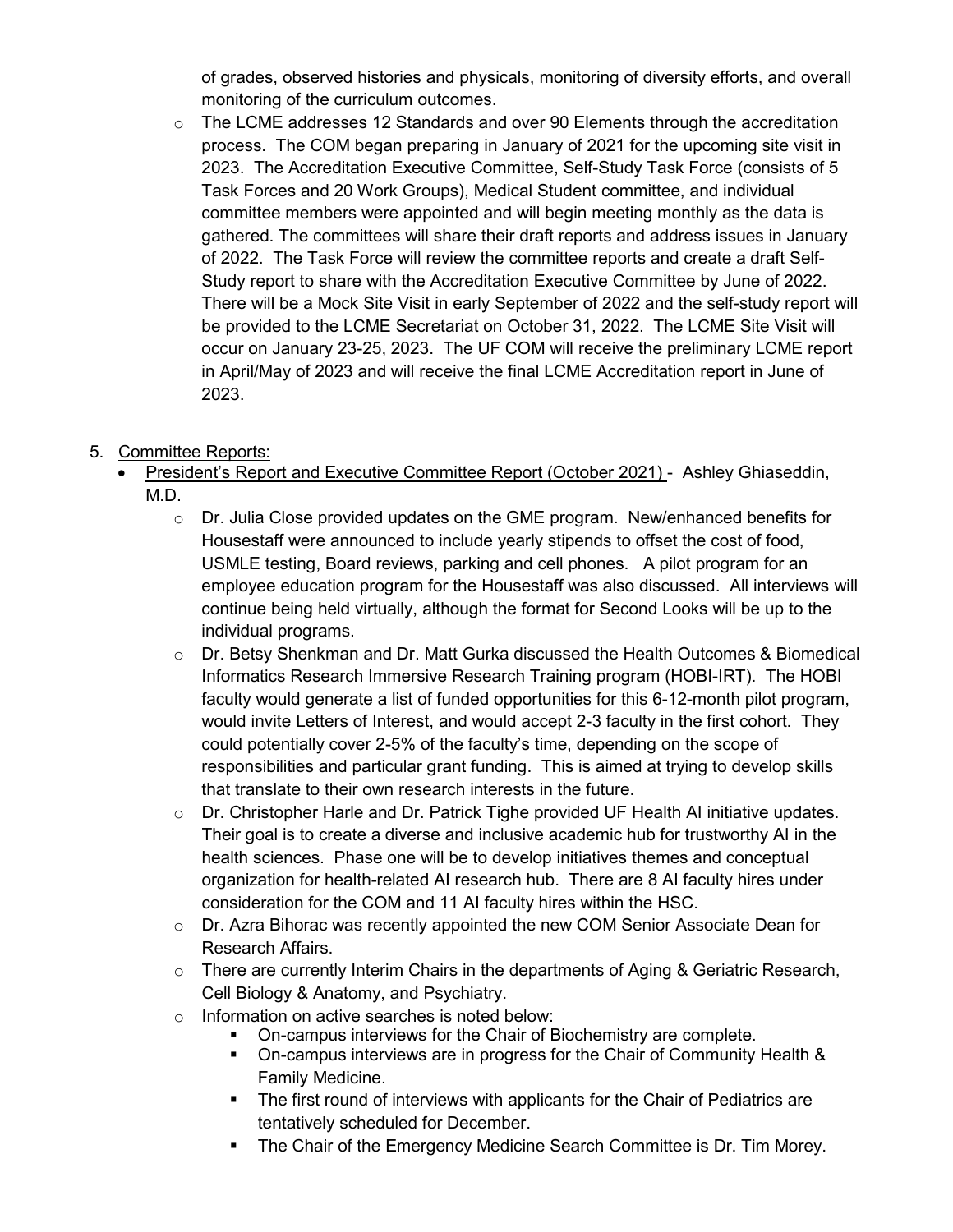- o An email was sent last week by the President of UF Health, Dr. David Nelson, stating that UF Health plans to comply with President Biden's recent executive order requiring employees of certain contractors that do business with the federal government to be fully vaccinated for COVID-19, unless exempt for medical or sincerely held religious reasons. Faculty and staff working under the UF Health umbrella must be fully vaccinated for COVID-19 by December 8, 2021 or have an approved religious or medical accommodation on file. Fully vaccinated is defined as two weeks after the last required vaccine dose, essentially meaning that vaccination must be completed on or before November 24, 2021.
- Curriculum Committee Report (October 2021) Meredith Thompson, M.D.
	- $\circ$  The committee reviewed a new research track presented by Dr. Saleem Islam on Clinical Outcomes Research. It will involve lectures, small groups and a capstone project if medical students want a certificate of distinction at graduation.
	- $\circ$  Several policies were reviewed in preparation for the upcoming LCME site visit. The attendance policy, professionalism and course remediation policies and flow charts were reviewed. The fitness for duty procedures were also discussed.
	- $\circ$  The grade grievance procedures were updated. If a student is unsatisfied with a grade, they have a time limit of one month to file a formal grievance if they're not satisfied with the clerkship director's resolution of it or the medical education dean's resolution of it. A grievance committee would be formed to review it and make a recommendation.
	- o Dr. Fantone provided an LCME update.
- Research Task Force Report Ashley Ghiaseddin, M.D.
	- $\circ$  Research faculty have indicated concerns with IT issues, which are currently being addressed.
- Faculty Senate Report Ashley Ghiaseddin, M.D.
	- $\circ$  The current Faculty Senate Chair, Dr. David Bloom, sent an email to all faculty regarding recent faculty issues that have occurred. Two special Ad Hoc Faculty Senate committees will examine these events and present the findings to the Faculty Senate.
- Wellness Task Force Report Meredith Thompson, M.D.
	- $\circ$  There was discussion about launching an award initiative that would recognize faculty, particularly in the clinical arena.
- 6. Old Business:
	- Announcement on Faculty Council vote on Dean's Vision Statement Ashley Ghiaseddin, M.D.
		- $\circ$  The 7 pillars of Dean Koch's Strategic Plan were voted on following the October meetingand approved by the COM Faculty Council and by the COM Executive Committee.
- 7. New Business:
	- Update on 2021 Chair Evaluations Ashley Ghiaseddin, M.D.
		- The annual Chair evaluations, Senior Associate Dean evaluations, and Dean evaluation will be completed using Quadrant 360 as a guideline. Courtney Moon in the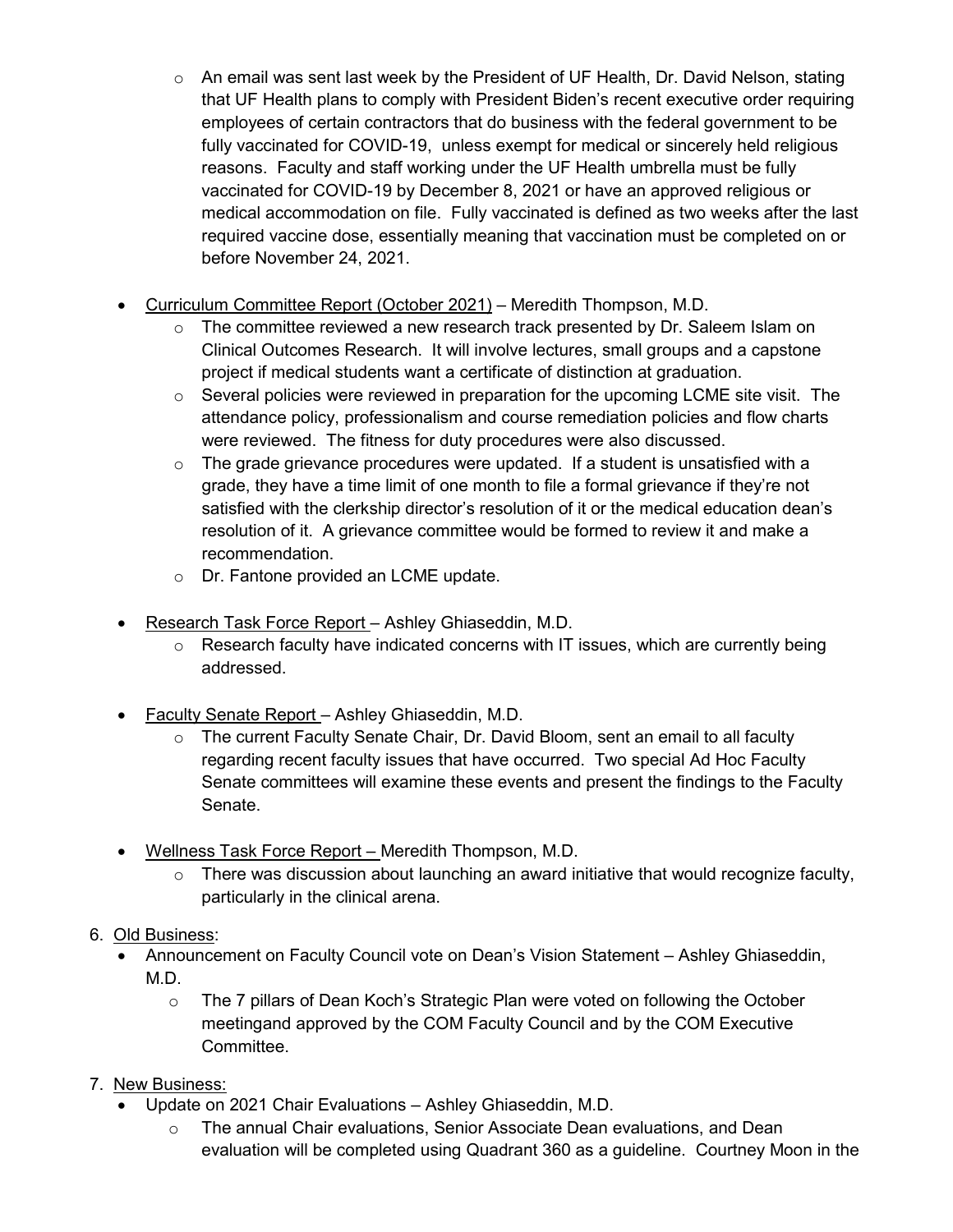HR Office of Training and Organizational Development will send a preliminary draft of the evaluation, which will be shared with the officers and the committee.

- Dr. Ghiaseddin asked the faculty representatives to inform him via email of whether or not their department chair shared any of the evaluation highlights with the department. He is requesting this information after receiving feedback from faculty regarding the transparency and use of evaluations to foster continued improvement and identify opportunities of growth within the departments. In his discussions with the Dean, she brought up creating a Faculty Engagement Survey that would be department-specific as an option for the results to be shared amongst faculty within each department. This survey could then be used to drive discussion within departments on how to enhance the effectiveness of each department serving the individual faculty. Dr. Ghiaseddin solicited recommendations from the faculty council regarding this process.
- Dr. Ghiaseddin requested volunteers to constitute a new Clinical/Research Achievements Recognition Committee. These awards could be part of the Faculty Appreciation Day or part of what could be an expanded Faculty Appreciation Week. Dr. Segal suggested a few awards such as Physician of the Year Award, Rising Star Clinical Faculty Award, and the Best Consulting Physician Award. These awards would represent a diverse group of faculty and academic rank. Members of the Wellness Committee would assist with this initiative. Please email Dr. Ghiaseddin [\(ashley.ghiaseddin@neurosurgery.ufl.edu\)](mailto:ashley.ghiaseddin@neurosurgery.ufl.edu) or Melissa Liverman [\(liverman@ufl.edu\)](mailto:liverman@ufl.edu) if you are interested in joining this committee.
- Vote on Faculty Council supporting the Science Stroll initiative
	- o There was discussion about the Science Stroll initiative and whether or not the Faculty Council would want to support this by promoting it to their faculty and encouraging them to attend. This was voted on and approved.

# President Ashley Ghiaseddin adjourned the meeting at 6:23pm.

### --------------------------------------------------------------------------------------------------------------------------------------

## **Announcements:**

- Save the date: UF COM Strategic Plan Town Hall 12/10/21 7am-8am Livestream
- Announcing Azra Bihorac, M.D., M.S., FCCM, FASN, as the new Senior Associate Dean for Research Affairs at the University of Florida College of Medicine
- Join in the College of Medicine Brown Bag Teaching Lunch Series. These workshops are hosted by faculty who discuss different research-based strategies and methods that they have successfully implemented in their own classrooms. The next one is on Nov  $12<sup>th</sup>$  at 12 pm titled Great Teacher Panel hosted by Dr. Zimmermann (https://ufl.zoom.us/j/91985441776)
- Announcing next month's guest speaker Mr. Jeremy Sibiski, Executive Director, Finance & Administration
- $\bullet$  UF Health Shands earns a Vizient four-star rating and ranks 19<sup>th</sup> in the nation.
- For the latest on UF Health Covid status, visit: [https://coronavirus.ufhealth.org/.](https://coronavirus.ufhealth.org/) Effective immediately, in light of new guidance from the Centers for Disease Control and Prevention, students, faculty, staff, vendors and visitors are expected to wear a mask at all times when inside any UF facility. Pfizer, Moderna and Johnson & Johnson (J&J quantities will be limited) COVID-19 booster vaccines for UF Health faculty and staff are available on a walk-up basis at the UF Health pharmacies. To comply with the federal executive order, all employees who work under the UF Health umbrella — including faculty and staff of all six health colleges and clinical faculty and staff in our hospitals and physician practices, regardless of their work location — must be fully vaccinated for COVID-19 by Dec. 8, 2021, or have an approved religious or medical accommodation on file.
- Check out the Faculty Lounge- artwork from fellow faculty is now on display. Please come and enjoy a quiet spot to work between meetings & appointments. A small selection of beverages is available.